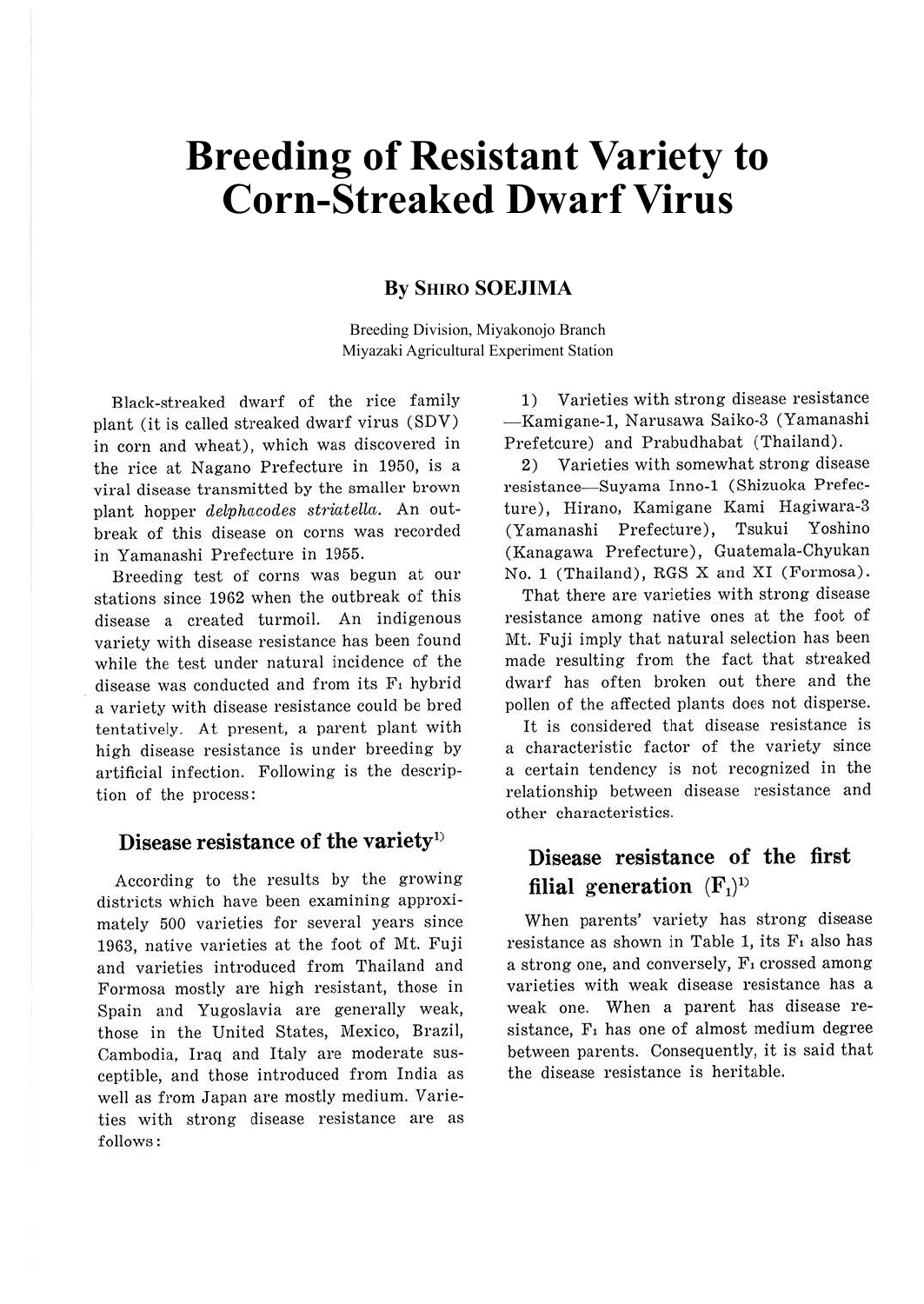| Varieties & cross combination |                                      | Infected<br>plants % | Infection<br>indices | Resistance<br>grade |
|-------------------------------|--------------------------------------|----------------------|----------------------|---------------------|
|                               | Kamigane-1                           | 13.5                 | 0.4                  | Strong              |
| Native varieties<br>(1963)    | Guatemala Prabudhabat                | 16.1                 | 0.3                  | Strong              |
|                               | Kagawa local variety                 | 92.4                 | 4.6                  | Weak                |
|                               | White dent corn                      | 83.0                 | 3.9                  | Weak                |
|                               | Kamigane- $1 \times$ Prabudhabat     | 19.4                 | 0.5                  | Strong              |
| Hybrids (1966)                | Kamigane-1×White dent corn           | 21.9                 | 0.6                  | Strong              |
|                               | Prabudhabat × White dent corn        | 28.1                 | 1.2                  | Medium              |
|                               | White dent corn×Kagawa local variety | 65.5                 | 2.4                  | Weak                |

**Table 1. Disease resistance of F, hybrid** 

Note: Infection index 0 indicates the strongest and 6 weakest

# **Breeding of variety with disease resistance, " Sujishirazu** "<sup>2</sup> )

As streaked dwarf bas outspread in the Kanto District since 1967, several hybrids crossbred among varieties with a parent having disease resistance have been distributed to the prefectures which request them and have been examined.

As a result, it has been proved that Toko No. 38 (Kamigane-1  $\times$  White dent corn) is superior to native varieties, such as, it has strong disease resistance and a large amount of yield. Then, it has been applied as the incentive variety in Gunma Prefecture since 1971, and put on sale under the name of "Sujishirazu".

## **Trial of the examination of the varietal resistance to cornstreaked dwarf virus**

A breeding method for the rice variety with stripe-disease resistance was reported by the Chugoku National Agricultural Experiment Station in 1966<sup>3</sup>. The method has been applied to corns since the disease is also a virus carrying delphacodes striatella.

At present, the experimental results obtained in regard with carrying virus are summarized as follows:

1) It is so easy to acquire virus of delphacodes striatella because they are young<sup>4)</sup>.

2) Intermediary insects could be highly acquired from the newly emerged tillers' affected rice plant infected by black-streaked dwarf<sup>4</sup> and the rate of infective insects is increased at pretty high temperature.

3) The ability to transmit virus is not shown until the acquisition in the insect body (7 to 21 days) passes after the acquisition of virus, but afterwards the viruliterous remains until the insects grow old<sup>4)</sup>.

4) As the virus of streaked dwarf is

#### **Table 2. Temperature during the acquisition of virus by insects and disease percentage of corn plants (1970)**

| Temperature     | Day after<br>inoculation | Percentage of<br>infected plants |
|-----------------|--------------------------|----------------------------------|
|                 | 51                       | 13.2%                            |
| 28°C (variable) | 67                       | 24.2                             |
|                 | 86                       | 30.9                             |
|                 | 51                       | 4.9%                             |
| $20^{\circ}$ C  | 67                       | 14.8                             |
|                 | 86                       | 20.7                             |

Note : 1) Mediatorial insects laid eggs on the rice plants infected by black-streaked dwarf virus (Sept.2). The larvae hatched from the eggs were kept under the intended experimental temperature (high or low) until they attained their second or third instar

> 2) The corn seeds were shown on Oct. 10 and then the inoculated plants were cultivated inside the vinyl house. The percentages of infected plants are the mean values of for varieties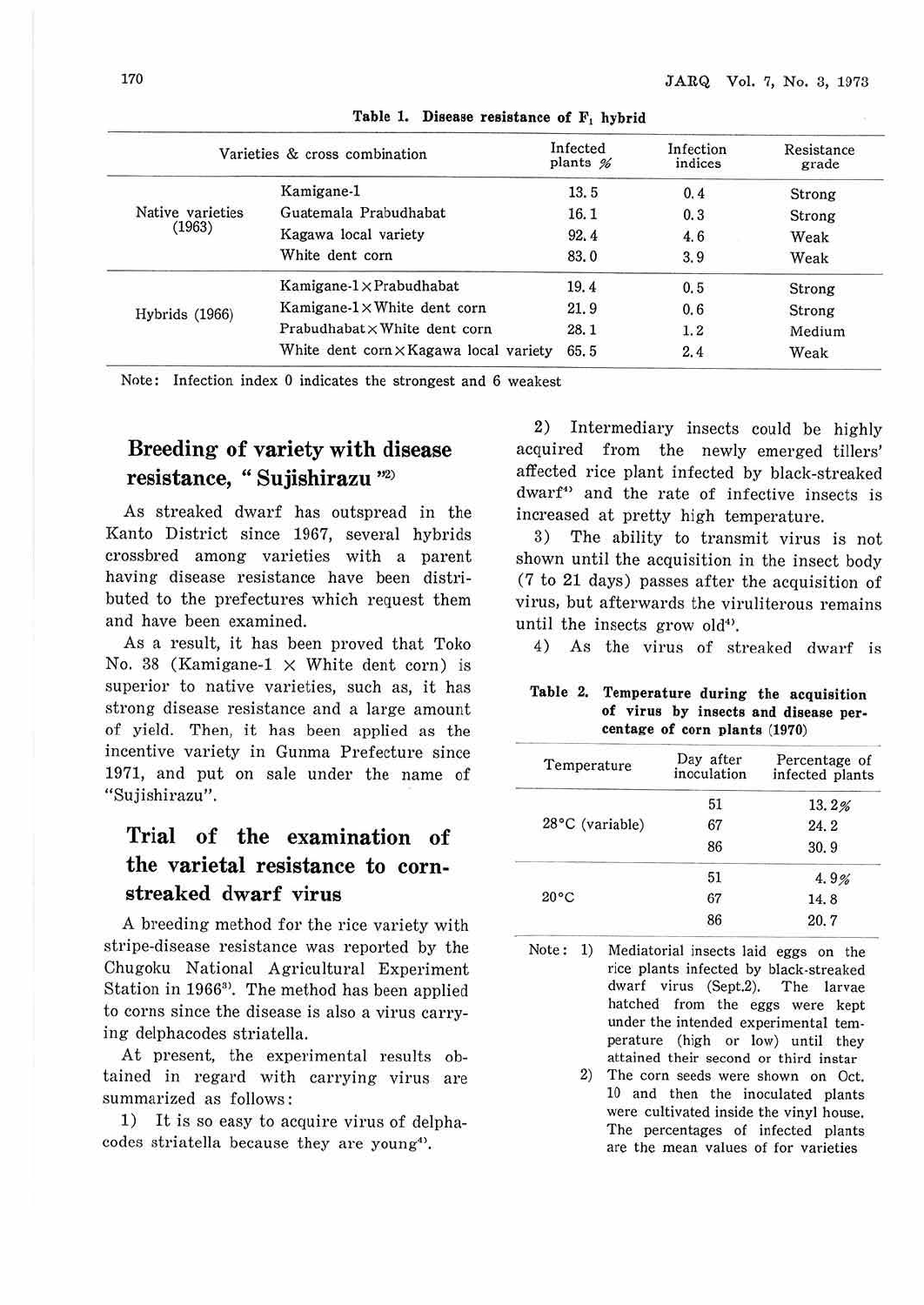#### **Table** 3. **Cultivation temperature of inoculated seedlings and disease percentage**  (1970)

| Cultivation temperature                      | Day after<br>inoculation | Percentage<br>of infected<br>plants |
|----------------------------------------------|--------------------------|-------------------------------------|
|                                              | 30                       | 14.2%                               |
| High temperature<br>(inside the vinyl house) | 47                       | 23.2                                |
|                                              | 50<br>30<br>47<br>50     | 24.0                                |
|                                              |                          | $0\frac{96}{9}$                     |
| Natural temperature<br>(open field)          |                          | 9.5                                 |
|                                              |                          | 14.6                                |

Note: 1) The corn seeds were shown on June 2

2) The percentages are the mean values of five varieties

incapable of virus passage through eggs, in the breeding season, it is necessary to feed the infective vector each time.

5) As intermediary insects could be bred on the rice, but die within several days on corns, many infective insects are required for the virus inoculation.

6) The breeding season of delphacodes striatella in the natural condition is about the middle of June at Miyakonojo (the average temperature is  $22.1^{\circ}$ C and the day length is 14 hours and 14 minutes). Before and after the month they have few population autumn and are active but do not transmit virus from autumn to winter when they enter the hibernation period.

7) When the plant is in the early growing period, the contagion rate is high and it is apt to be attacked by the disease, which is quickened at rather high temperature after the contagion.

It has become easy to transmit virus after

|             | Table 4. Inoculated and not inoculated disease |  |
|-------------|------------------------------------------------|--|
| percentages |                                                |  |

| Varieties     | Not inoculated<br>disease percentage | Inoculated<br>disease<br>percentage |                    |  |
|---------------|--------------------------------------|-------------------------------------|--------------------|--|
|               | Infected<br>plants                   | Infection<br>indices                | Infected<br>plants |  |
| Kamigane-1    | 13.5%                                | 0.4                                 | 0<br>$\frac{6}{2}$ |  |
| Suyama inno-1 | 24.4                                 | 0.7                                 | 3, 2               |  |
| Morozuka-4    | 64.3                                 | 3.4                                 | 61.9               |  |
| Tonegawa      | 90.7                                 | 5.3                                 | 30.4               |  |

the above mentioned has been proved. As shown in Table 4, the varieties with strong disease resistance due to natural attack are also strong in seeding test for varietal resistance. Consequently it is possible to decide the degree of the disease resistance to the variety and the system by artificial infection.

# **Selection** of **the individual with disease resistance by the seedling inoculation test**

The examination is conducted in the following methods;

1) Time of test: The test is conducted at the beginning of March in spring and in October in autumn when the frequency of typhoon becomes low. The unaffected seedling is planted on the field (in a vinyl house in autumn).

2) Virus (pathogenic virus): Newly emerged tillers' affected rice plants are used as inoculum. They are bred in a vinyl house in winter and outdoors in summer.

3) Feeding of intermediary insects: Rice seedlings are cultivated on culture dish with a diameter of 9 cm in a constant temperature room with a temperature of 20°C and the time of day length is 14 hours, and successive feeding remains.

4) Feeding of infective insects: Infective insects lay egg as follows: the reproductive paddy rice plant affected is planted on a pot covered with a transparent cylinder in which 100 male and female adults with no virus are left free. The temperature is kept 28°C until the larvae hatched on the affected rice plant and afterwards they are moved to the sprout plants of rice and used for inoculation as infective insects.

5) Preparation of test plant: Every 20 seeds of corns are sowed in culture dish with a diameter of 9 cm about the time when infective insects begin to grow wings.

6) Inocculation methods: Three adult imagoes per sprout plant of corn feed on the diseased plants for 48 hours, and after the inoculation every plant is put in a